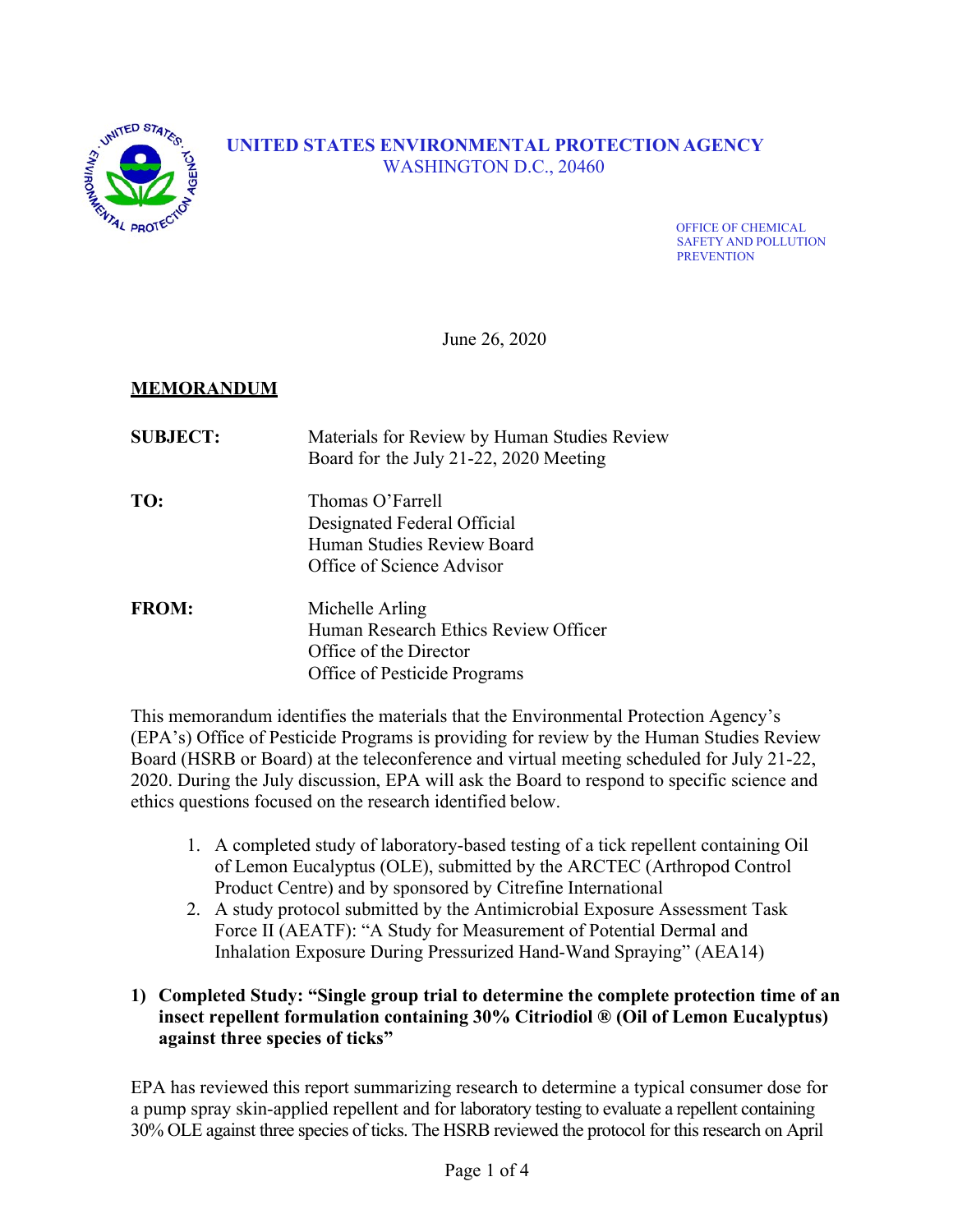24, 2018. The EPA review evaluates the scientific aspects of the proposed research for an efficacy study to assess complete protection time of the skin-applied repellent against OPP's guidelines (OSCPP 810.3700) and against previous recommendations from the HSRB. Ethical aspects of the proposed research are assessed in terms of the standards defined by 40 CFR 26 subparts K and L. The data collected in the study will be used to support product registration. The research has societal value because people are at risk of contracting tickborne diseases, and the data supporting currently registered skin-applied repellents do not show the efficacy of this product.

The charge questions for the HSRB's consideration are provided below:

## **Charge to the Board - Science**:

• Did the research summarized in "Single group trial to determine the complete protection time of an insect repellent formulation containing 30% Citriodiol ® (Oil of Lemon Eucalyptus) against three species of ticks" generate scientifically reliable data, useful for deriving a typical consumer dose and estimating the amount of time the product tested repels ticks?

## **Charge to the Board - Ethics**:

 Does the available information support a determination that the research was conducted in substantial compliance with procedures at least as protective as those in the applicable requirements of 40 CFR part 26, subparts K-L?

**Documents**: EPA is providing for HSRB review the following documents:

- **a)** Science Review of a Protocol for Laboratory Evaluation of Skin-Applied Tick Repellent Product Containing OLE (BPPD REVIEW 84878-2(457664) 20200622.pdf)
- **b)** Ethics Review of a Protocol for Laboratory Evaluation of Skin-Applied Tick Repellent Product Containing OLE
- **c)** Study report "Single group trial to determine the complete protection time of an insect repellent formulation containing 30% Citriodiol ® (Oil of Lemon Eucalyptus) against three species of ticks." **Note**: This will be a single folder containing 28 volumes for a total of 4562 pages.
- **d)** LSHTM Ethics Committee Terms of Reference
- **e)** April 24-26, 2018 EPA HSRB Meeting Report

#### **2) A protocol submitted by the Antimicrobial Exposure Assessment Task Force II (AEATF):** *"A Study for Measurement of Potential Dermal and Inhalation Exposure During Pressurized Hand-Wand Spraying of Antimicrobial Products"* **along with "Study Addendum: Addition of Electrostatic Sprayers" (AEA14)**

EPA has reviewed this protocol and associated documents for a measuring dermal and inhalation exposure to an antimicrobial pesticide when paint is applied using hand-wand sprayers or electrostatic sprayers from both scientific and ethics perspectives. Scientific aspects of the proposed research are assessed in terms of the recommendations of the EPA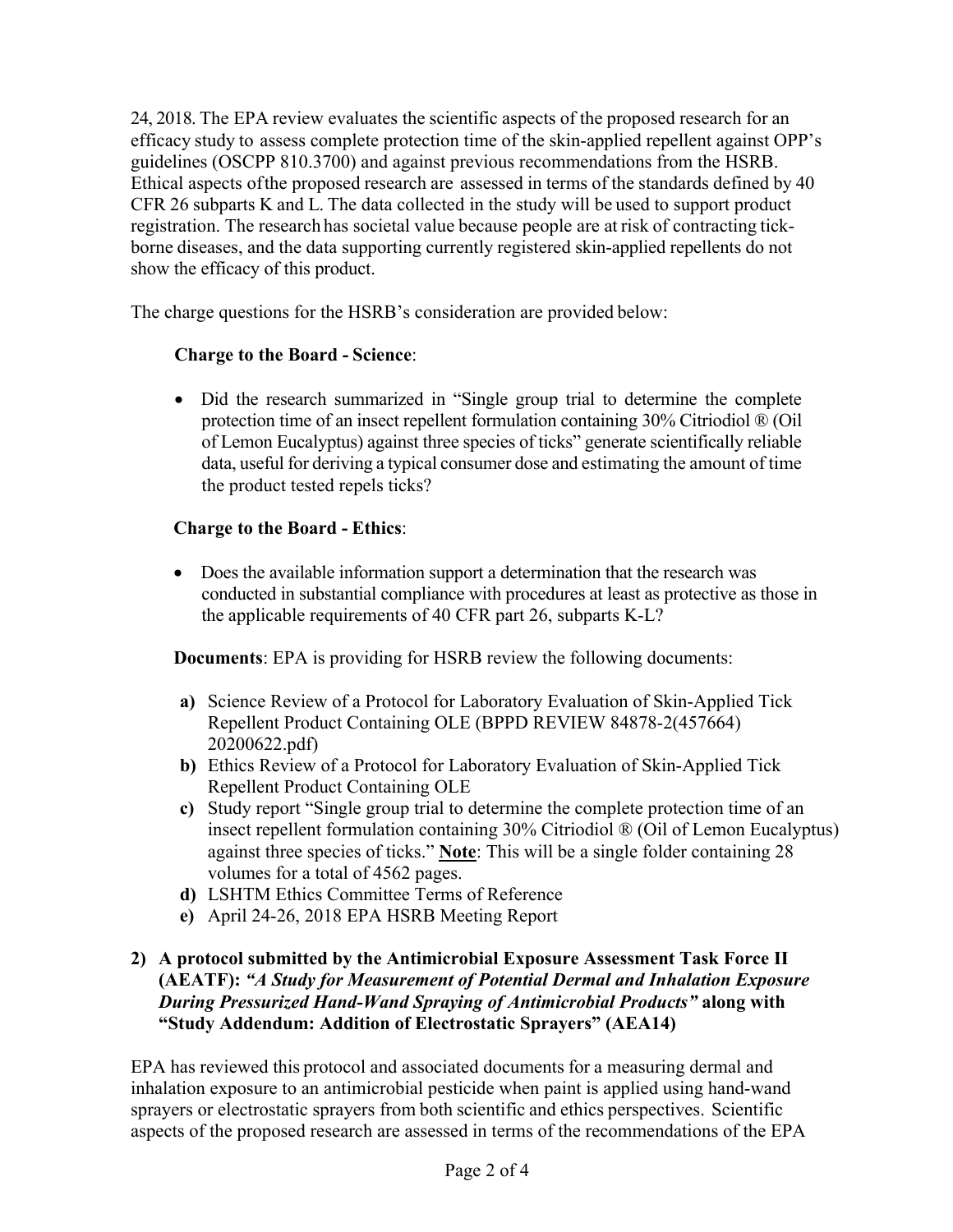Guidelines Series 875. Ethical aspects of the proposed research are assessed in terms of the standards defined by 40 CFR 26 subparts K and L. This protocol and ESS Addendum propose to evaluate potential dermal and inhalation exposure to both consumers and occupational workers during the spraying of surfaces using an antimicrobial product in the following three main scenarios:

- (1) outdoor spraying (e.g., siding on buildings/sidewalks),
- (2) indoor "dry" environments (e.g., indoor living areas/sanitizers/disinfectants), and
- (3) indoor "wet" environments (e.g., food & beverage/livestock/animal housing).

The AEATF-II submitted the study protocol to EPA in early March 2020. Later, the AEATF-II submitted to EPA the Electrostatic Sprayer (ESS) Addendum, dated June 2, 2020, to specifically address the interest in the use of these types of sprayers for SARS-CoV-2, the virus that causes COVID-19. EPA intends to use these data developed by the AEATF II these scenarios to describe typical occupational and consumer exposure to antimicrobial pesticides applied in these manners. The research has societal value because the existing data used to estimate exposure are incomplete and do not reflect current practices.

The charge questions for the HSRB's consideration are provided below:

#### **Charge to the Board - Science**:

• Is the protocol "A Study for Measurement of Potential Dermal and Inhalation Exposure During Pressurized Hand-Wand Spraying of Antimicrobial Products" and the "Study Addendum: Addition of Electrostatic Sprayers" likely to generate scientifically reliable data, useful for assessing the exposure of those who apply products containing antimicrobial pesticides using hand wand or electrostatic sprayers?

#### **Charge to the Board - Ethics**:

• Is the research proposed in the protocol "A Study for Measurement of Potential Dermal and Inhalation Exposure During Pressurized Hand-Wand Spraying of Antimicrobial Products", the "Study Addendum: Addition of Electrostatic Sprayers" and related documents likely to meet the applicable requirements of 40 CFR part 26, subparts K and L?

**Documents**: EPA is providing for HSRB review the following documents:

- **a)** Science and Ethics Review of AEATF II Pressurized Hand-Wand and Electrostatic Spraying Scenarios Design and Protocol for Exposure Monitoring (dated June 22, 2020)
- **b)** Submission Package AEA14 Vol 1 Transmittal Letter, 40 CFR 26.1125 Checklist for Study AEA14, Pressurized Hand-Wand Study Design Document
- **c)** Submission Package AEA14 Vol 2 Study Protocol, ICFs, Recruiting Materials, IRB Approval Letter, Supporting Documents
- **d)** Submission Package AEA14 Vol 3 Records of IRB Review of Study AEA14, IRB Meeting Minutes
- **e)** Submission Package AEA14 Vol 4 CVs and Ethics Training Records, SOPs